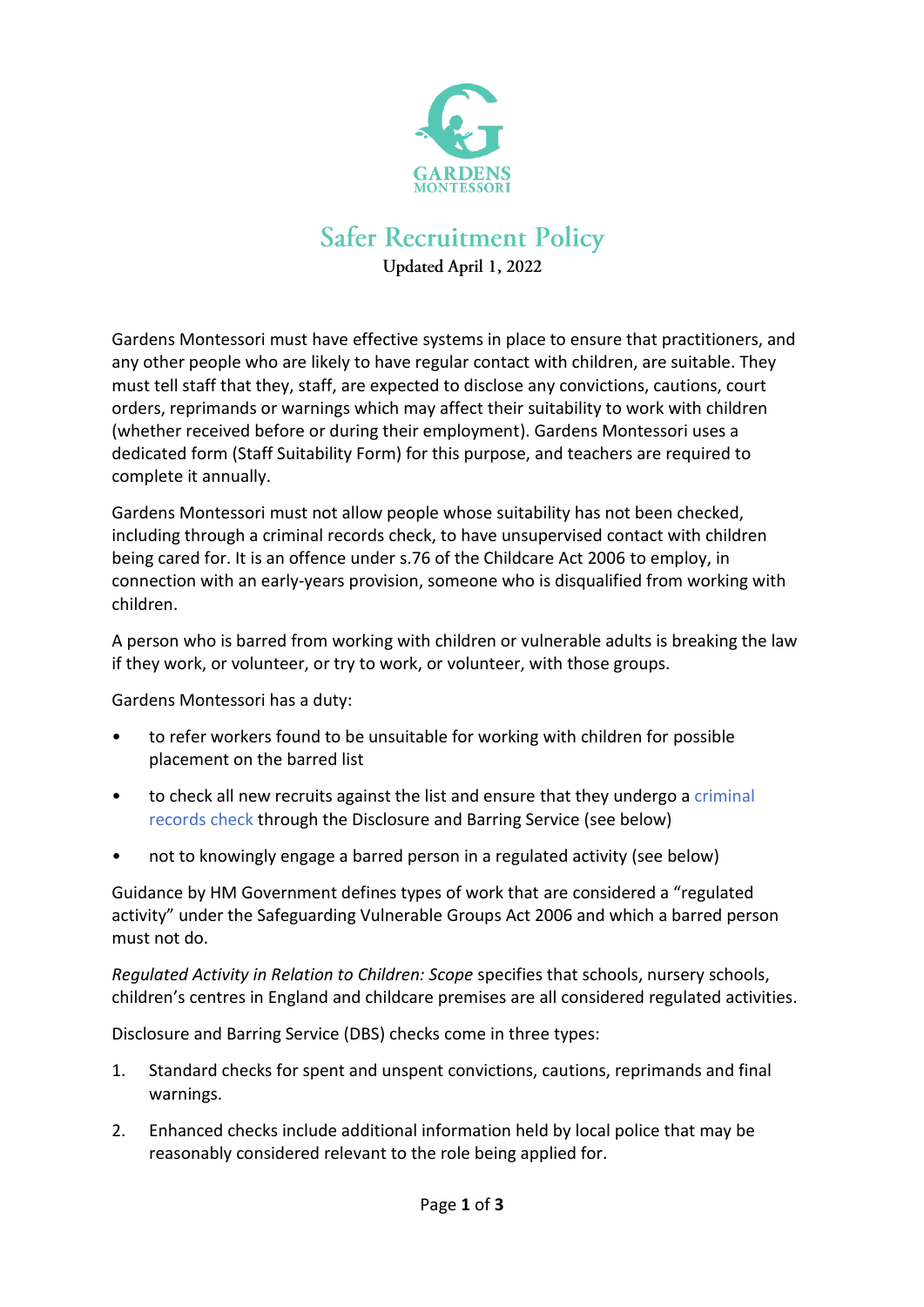

3. Enhanced with list checks include a check to see if the person is on a "barred list" of people who might be unsuitable to work with children.

In England, the Statutory Framework for the Early Years Foundation Stage states that providers must obtain an enhanced criminal records disclosure in respect of every person aged 16 and over who:

- works directly with children
- lives on the premises on which the childcare is provided and/or
- works on the premises on which the childcare is provided (unless they do not work on the part of the premises where the childcare takes place, or do not work there at times when children are present).

Further requirements for DBS checks are set out in *Disclosure and Barring Service (DBS) Checks for Childcare Providers Who Register with Ofsted*.

In schools and early years, volunteers, parent helpers and any governors must have valid DBS checks.

With regard to agency staff, *Keeping Children Safe in Education* states that schools must obtain written notification from any agency, or third-party organization that the appropriate checks have been carried out for any staff supplied.

Although schools are obliged by law to keep a single central record of DBS recruitment checks, sometimes referred to as the "SCR" or "single list", that obligation does not extend to early years providers. However, Gardens Montessori keeps a note on each staff member's database record of the DBS number, the date of issue and whether or not the Update Service has been subscribed to. In line with the retention section of its Disclosure Handling policy, Gardens Montessori does not keep copies of DBS certificates.

The statutory guidance states that organizations have a legal duty to refer to the DBS anyone who has harmed, or poses a risk of harm to, a child, or has received a caution or conviction for a relevant offence, or has left employment due to an impending caution.

*Disqualification Under the Childcare Act 2006*, published in June 2016 by DfE, sets out statutory guidance for local authorities, maintained schools, academies and free schools about employing staff who have been disqualified from providing childcare.

Once it becomes necessary to recruit new staff, the management of Gardens Montessori should consider adopting the following procedure, or adapting it as necessary:

- 1. Plan the recruitment process
- 2. Conduct a job analysis
- 3. Draw up a job description and teacher-specification
- 4. Agree the interview process